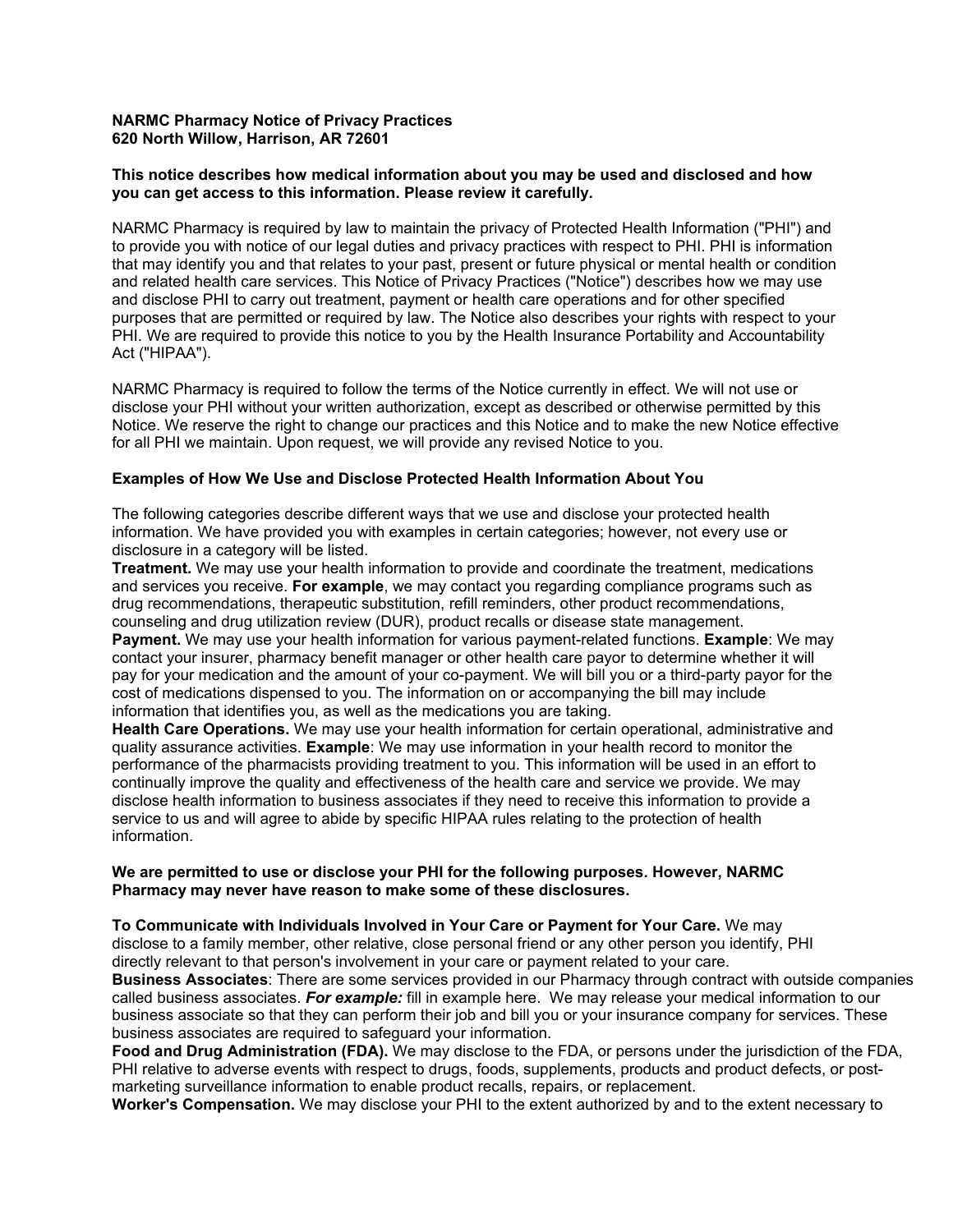comply with laws relating to worker's compensation or other similar programs established by law.

**Public Health.** As required by law, we may disclose your PHI to public health or legal authorities charged with preventing or controlling disease, injury, or disability.

**Law Enforcement.** We may disclose your PHI for law enforcement purposes as required by law or in response to a subpoena or court order.

**As Required by Law.** We will disclose your PHI when required to do so by federal, state, or local law. **Health Oversight Activities.** We may disclose your PHI to an oversight agency for activit

ies authorized by law. These oversight activities include audits, investigations, inspections, and credentialing, as necessary for licensure and for the government to monitor the health care system, government programs, and compliance with civil rights laws.

**Judicial and Administrative Proceedings.** If you are involved in a lawsuit or a dispute, we may disclose your PHI in response to a court or administrative order. We may also disclose health information about you in response to a subpoena, discovery request, or other lawful process instituted by someone else involved in the dispute, but only if efforts have been made, either by the requesting party or us, to tell you about the request or to obtain an order protecting the information requested.

**Research.** We may disclose your PHI to researchers when their research has been approved by an institutional review board or privacy board that has reviewed the research proposal and established protocols to ensure the privacy of your information.

**Coroners, Medical Examiners, and Funeral Directors.** We may release your PHI to a coroner or medical examiner. This may be necessary, **for example**, to identify a deceased person or determine the cause of death. We may also disclose PHI to funeral directors consistent with applicable law to enable them to carry out their duties.

**Organ or Tissue Procurement Organizations.** Consistent with applicable law, we may disclose your PHI to organ procurement organizations or other entities engaged in the procurement, banking, or transplantation of organs for the purpose of tissue donation and transplant.

**Notification.** We may use or disclose your PHI to notify or assist in notifying a family member, personal representative, or another person responsible for your care, regarding your location and general condition.

**Correctional Institution.** If you are or become an inmate of a correctional institution, we may disclose to the institution or its agents PHI necessary for your health and the health and safety of other individuals.

**To Avert a Serious Threat to Health or Safety.** We may use and disclose your PHI when necessary to prevent a serious threat to your health and safety or the health and safety of the public or another person.

**Military and Veterans.** If you are a member of the armed forces, we may release PHI about you as required by military command authorities. We may also release PHI about foreign military personnel to the appropriate foreign military authority.

**National Security, Intelligence Activities, and Protective Services for the President and Others.** We may release PHI about you to federal officials for intelligence, counterintelligence, protection to the President and other authorized persons or foreign heads of state, and other national security activities authorized by law.

**Victims of Abuse or Neglect.** We may disclose PHI about you to a government authority if we reasonably believe you are a victim of abuse or neglect. We will only disclose this type of information to the extent required by law, if you agree to the disclosure, or if the disclosure is allowed by law and we believe it is necessary to prevent serious harm to you or someone else.

# **Other Uses and Disclosures of PHI**

We will obtain your written authorization before using or disclosing your PHI for purposes other than those provided for above (or as otherwise permitted or required by law). You may revoke an authorization in writing at any time. Upon receipt of the written revocation, we will stop using or disclosing your PHI, except to the extent that we have already taken action in reliance on the authorization.

# **Your Health Information Rights**

**Obtain a paper copy of the Notice upon request.** You may request a copy of our current Notice at any time. You may obtain a copy of this notice on our website, [www.narmc.com](http://www.narmc.com/).

**Request a restriction on certain uses and disclosures of PHI.** You have the right to request additional restrictions on our use or disclosure of your PHI by sending a written request to NARMC Pharmacy. We are not required to agree to those restrictions. We cannot agree to restrictions on uses or disclosures that are legally required, or which are necessary to administer our business. **For example**: It may be necessary for NARMC Pharmacy to necessary information to third party carriers so that we can be reimbursed.

**Inspect and obtain a copy of PHI.** In most cases, you have the right to access and copy the PHI that we maintain about